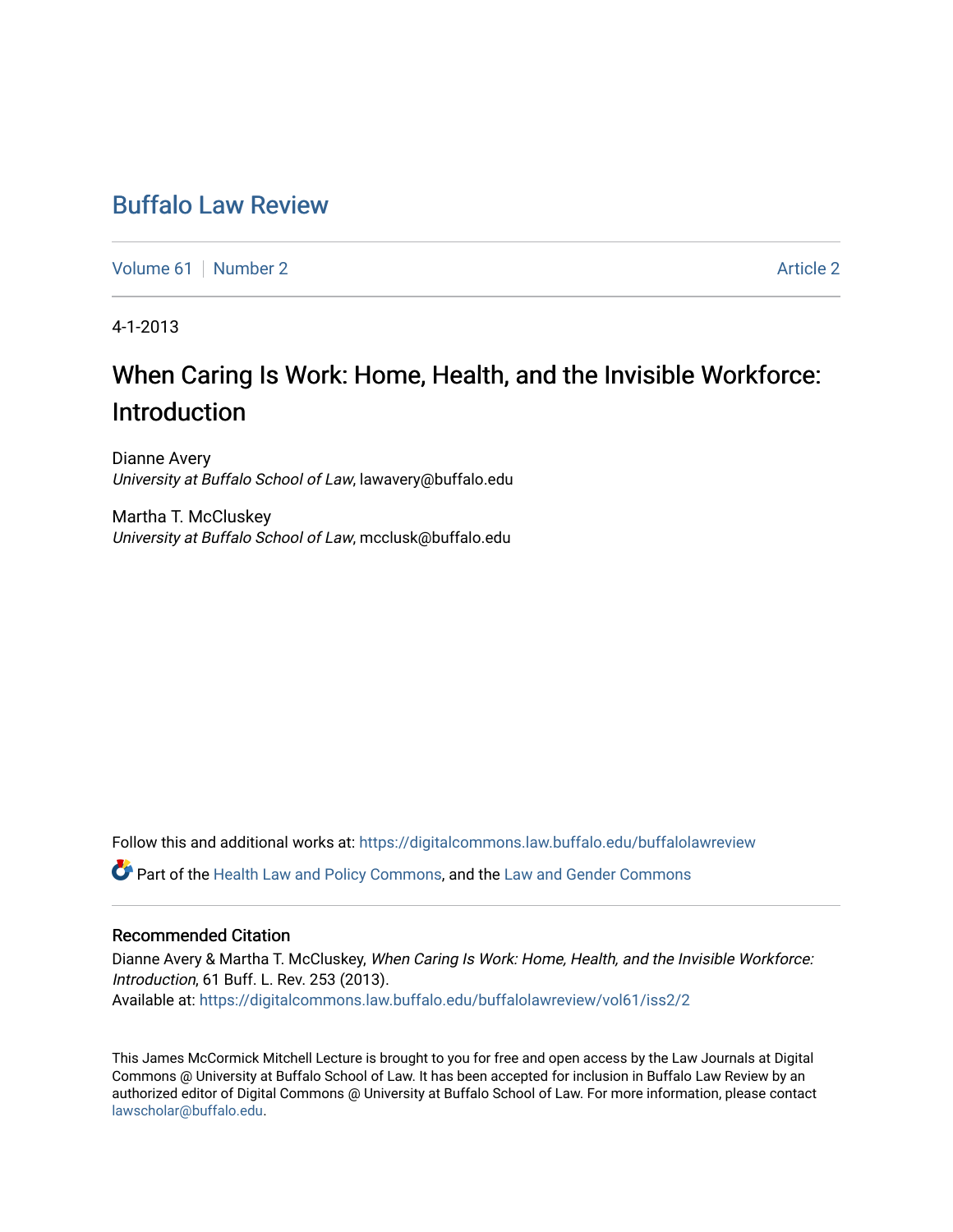# **BUFFALO LAW REVIEW**

VOLUME 61 APRIL 2013 NUMBER 2

#### **2012 James McCormick Mitchell Lecture**

### **When Caring Is Work: Home, Health, and the Invisible Workforce**

#### **Introduction**

#### DIANNE AVERY† MARTHA T. MCCLUSKEY††

Most adults will at some point depend on extensive personal caretaking assistance for the needs of daily living. Much of this care takes place in the home—the site of family privacy and individual autonomy—and it involves the most intimate activities, from assisting with bathing, toileting, and dressing to alleviating the emotional and social effects of old age and disabling injuries and illnesses. Despite its deeply personal nature, this care work is thoroughly intertwined with law and public policy. Furthermore, although care work tends to be associated with home and family, it also holds a central place in the contemporary economy: it is one of the fastest growing occupations in the United States, with more than 1.7 million workers employed by third-party agencies as home health aides or personal care aides by  $2008$ <sup>1</sup> More than

<sup>†</sup> Professor of Law, SUNY Buffalo Law School.

<sup>††</sup> Professor of Law and William J. Magavern Faculty Scholar, SUNY Buffalo Law School.

<sup>1</sup>*.* EILEEN BORIS & JENNIFER KLEIN, CARING FOR AMERICA: HOME HEALTH WORKERS IN THE SHADOW OF THE WELFARE STATE 6 (2012) (citing Bureau of Labor Statistics data for 2008); *see also* Application of the Fair Labor Standards Act to Domestic Service, 76 Fed. Reg. 81,190, 81,207 (proposed, Dec. 27, 2011) (to be codified at 29 C.F.R. § 552) ("Between 2008 and 2018 the number of home health aides is projected to increase by 50 percent and the number of personal care aides by 46 percent.").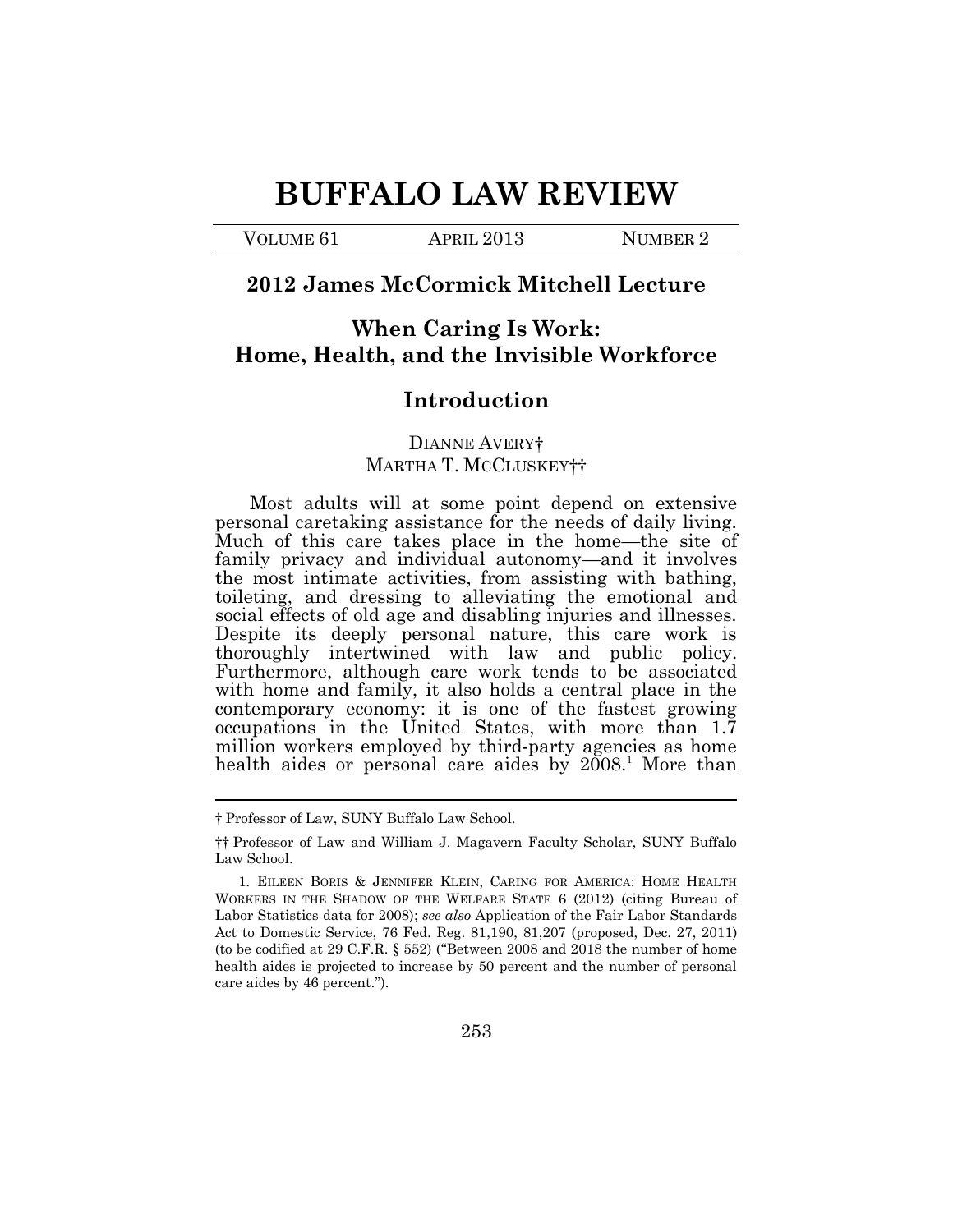200,000 additional individuals are estimated to be selfemployed or hired directly by families, many working informally in a "grey market" of "consumer-directed" care.<sup>2</sup> Like domestic workers generally, home care workers today are primarily poor, immigrant, women of color.<sup>3</sup> Laboring in the private domain of the family household, they have been invisible workers—hard to identify, difficult to organize, and largely denied labor protections afforded to most workers in the United States. In the last few decades, these once invisible workers have started to organize with unions and community groups, to challenge the legal and bureaucratic rules and structures that limit their social and economic rights. Yet in-home adult care work has only recently begun to receive scholarly attention commensurate with its importance in everyday life, in the economy, and in the law.

The 2012 James McCormick Mitchell Lecture, presented at SUNY Buffalo Law School on October 19, 2012, featured three distinguished scholars whose current work addresses the history, social structure, politics, and law of home care work in the United States: Hendrik Hartog, Class of 1921 Bicentennial Professor in the History of American Law and Liberty and Director of American Studies at Princeton University; Jennifer Klein, Professor of History at Yale University; and Peggie R. Smith, Charles F. Nagel Professor of Employment and Labor Law at Washington University Law School in St. Louis.<sup>4</sup> In the Mitchell Lecture and in the following Essays, Professors Hartog, Klein, and Smith provide an account that traces the social and legal history of home care for the elderly and disabled from the late nineteenth century to the present.

4. SUNY Buffalo Law School, *SUNY Buffalo Law School 2012 Mitchell Lecture* (Oct. 19, 2012),<http://www.youtube.com/watch?v=4wZNzvqlKyk> (2012 Mitchell Lecture).

<sup>2.</sup> Application of the Fair Labor Standards Act to Domestic Service, 76 Fed. Reg. at 81,208.

<sup>3.</sup> Nationwide, in-home caregivers are estimated to represent 18% of all domestic workers, whereas housecleaners are 57% and nannies 25%. *See* LINDA BURNHAM & NIK THEODORE, NAT'L DOMESTIC WORKERS ALLIANCE, HOME ECONOMICS: THE INVISIBLE AND UNREGULATED WORLD OF DOMESTIC WORK 41 tbl.a-1 (2012) (citing American Community Survey, 2005–2009 five-year sample).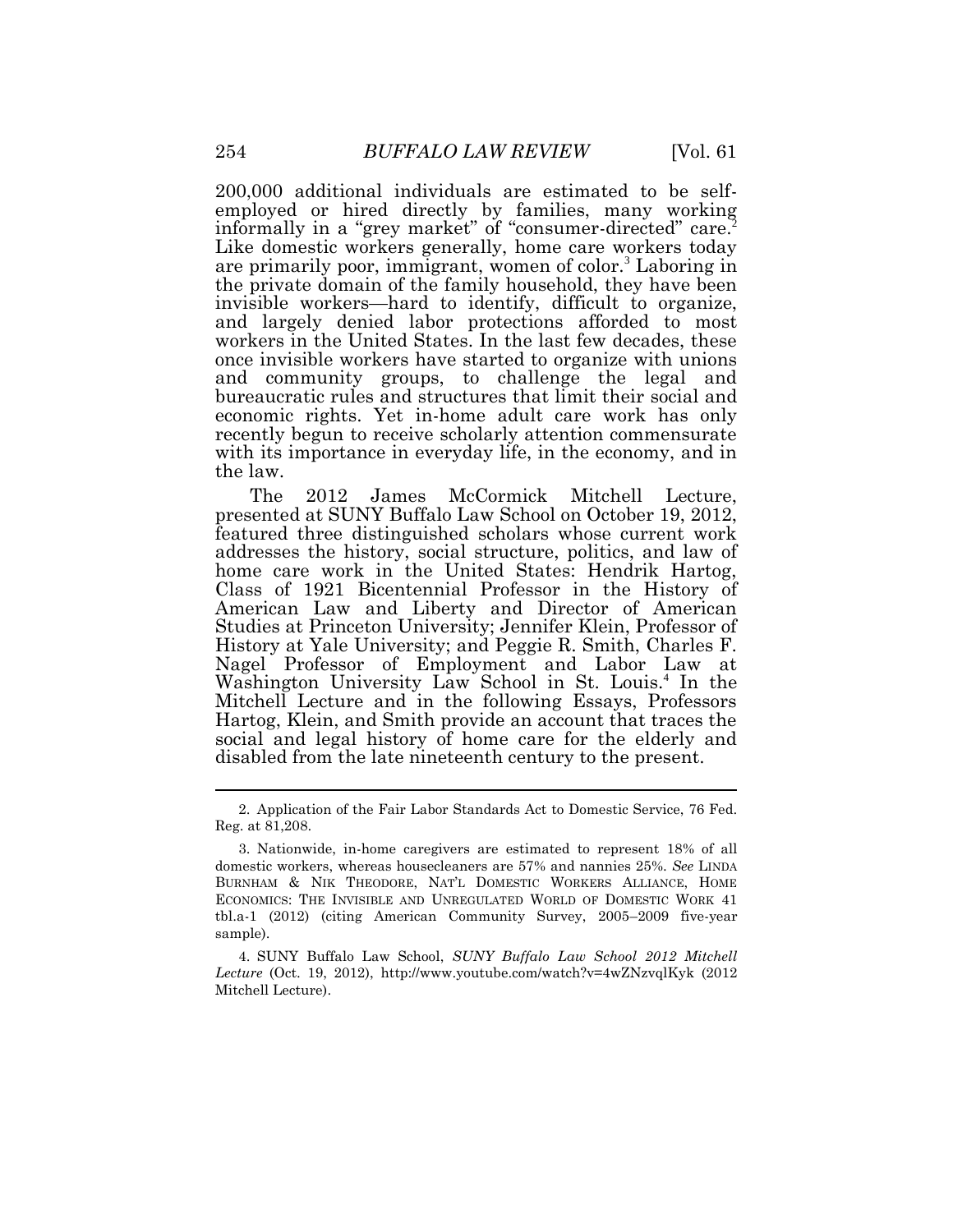Hendrik Hartog begins his historical narrative of home care work in the United States with stories drawn from New Jersey court cases from the mid-nineteenth to early twentieth century, before worker pensions, nursing homes, and government programs such as Social Security, Medicare, and Medicaid mitigated the hardships of old age, poverty, and disability. The elderly and infirm who had sufficient wealth to avoid the poorhouse might be cared for in the home by household servants or by family members, usually women, who offered their services out of duty or love, sometimes in exchange for a promise of an inheritance. When those promises were broken—when wills were changed to benefit other relatives or never written at all or when deeds were never signed and delivered—disappointed caregivers sued the decedent's estate to compel delivery of the house or land or money promised or, at least, for the value of services rendered. The resulting court cases left an extensive written record of trial transcripts, affidavits, and deposition testimony from which Hartog has woven a vivid and intricate legal and social history in his book *Someday All This Will Be Yours.*<sup>5</sup> His lecture featured two of the many stories from the cases that he examined in the book. In *Cooper v. Colson*, a loyal housekeeper cared for her aged and infirm employer from 1876 to 1901 in reliance on his oral promises to leave her a farm when he died.<sup>6</sup> When he died without a will, she sued the estate in equity to compel delivery of a deed to one of his farms.<sup>7</sup> In *Frean v. Hudson*, a woman who had served for nearly twenty years as a companion to an elderly woman, giving her the love and care of a daughter, failed to receive the legacy she expected under the testator's will.<sup>8</sup> She sought compensation from the Hudson estate in quantum meruit on the theory that her labors as a housekeeper, companion, and nurse, though

<sup>5.</sup> HENDRIK HARTOG, SOMEDAY ALL THIS WILL BE YOURS: A HISTORY OF INHERITANCE AND OLD AGE (2012).

<sup>6.</sup> 58 A. 337, 337 (N.J. 1904); *see* HARTOG, *supra* note 5, at 102-06, 185-88, 190-92, 265.

<sup>7.</sup> 58 A. at 337, 339; *see* HARTOG, *supra* note 5, at 102-06, 185-88, 190-92, 265; Hendrik Hartog, *Two Stories About Two Currencies of Care*, 61 BUFF. L. REV. 269, 273 (2013).

<sup>8.</sup> 93 A. 582, 583 (N.J. 1915); *see* HARTOG, *supra* note 5, at 239-45, 248, 251; Hartog, *supra* note 7, at 277-78.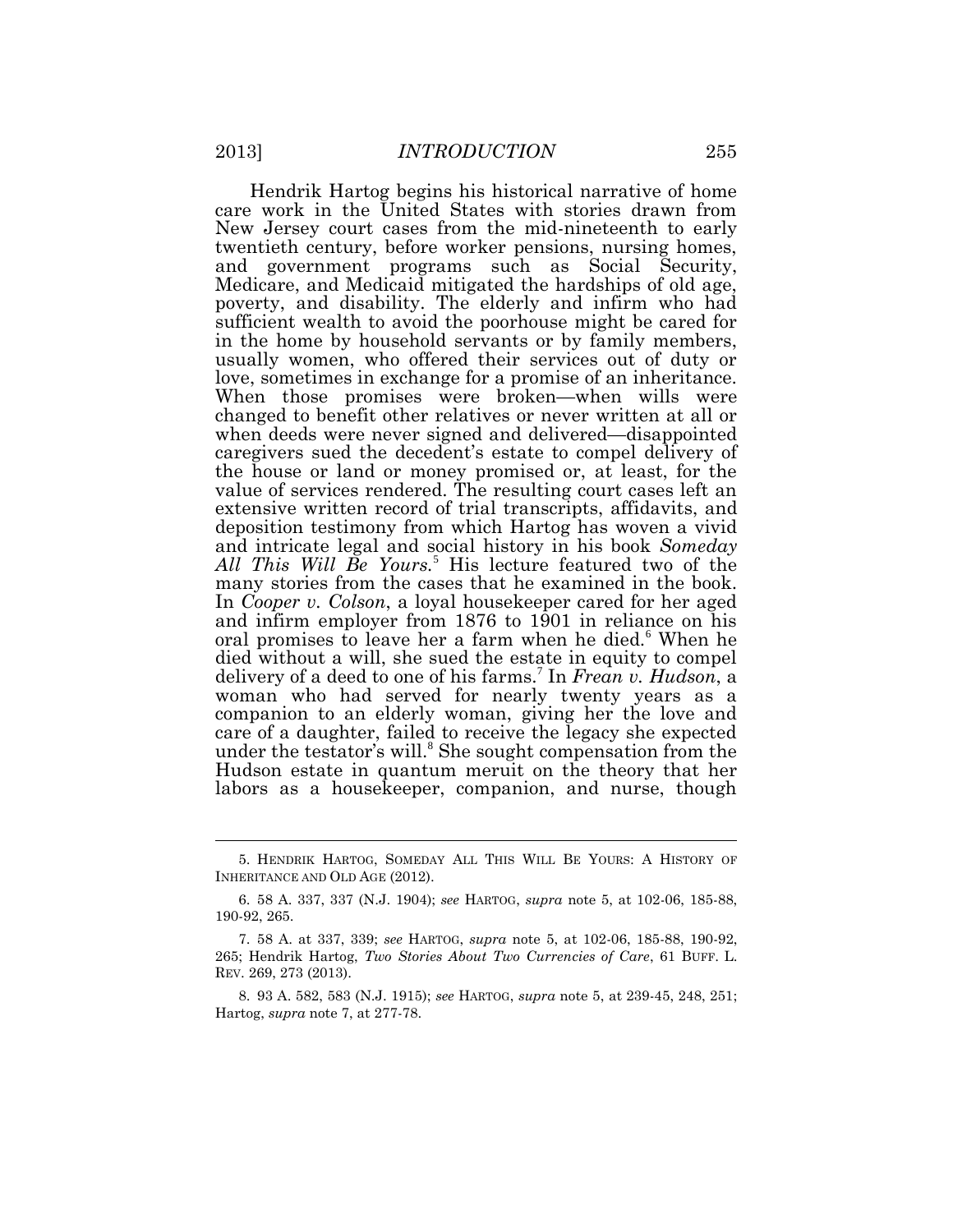lovingly performed, were based on an implied promise to compensate her for the value of her services.<sup>9</sup>

These two cases, like most of the cases in Hartog's book, have complicated legal and factual developments as they wend their way from the chancellor or trial court to final appellate decisions. The stories are revealing for what they tell us about law, the courts, and lawyering in the early twentieth century, but they also provide a window into the most intimate family arrangements for care work for the elderly and infirm. Wealth and testators' freedom played an important role, as did notions of family loyalty and duty, when aging individuals sought to secure the care that they needed without giving away the family farm. In telling the stories of the aggrieved caregivers—often in their own words from trial transcripts—Hartog captures both the bleak reality and difficulty of their work which, though hidden from public view in the privacy of the household, was deserving of compensation like any work in the market.

In her lecture, Professor Jennifer Klein picked up the historical narrative of home care work in the 1930s with the Great Depression and the creation of the modern welfare state. Drawing on her research with Professor Eileen Boris<sup>10</sup> for their coauthored book, *Caring for America*,<sup>11</sup> Klein explained how law and social movements have played a central role in developing the conditions and structures of home caretaking as paid market work distinct from family relationships. The New Deal and Great Society expansions of the welfare state emphasized the role of government in supporting the economic and social wellbeing of individuals and families. Government programs and funding designed to provide paid home caretaking assistance were part of this growth in public support for a range of conditions of vulnerability, from illness and aging to unemployment and family disruption.

Klein's lecture focused on the more recent history of the unionization of publicly-funded home health workers in California, New York, and Illinois—from the civil rightsinspired activism of the 1970s and 1980s to the community-

<sup>9.</sup> *Frean*, 93 A. at 583; *see* HARTOG, *supra* note 5, at 239-45.

<sup>10.</sup> Professor Boris is Hull Professor and Chair, Department of Feminist Studies, at the University of California, Santa Barbara.

<sup>11.</sup> *See* BORIS & KLEIN, *supra* note 1.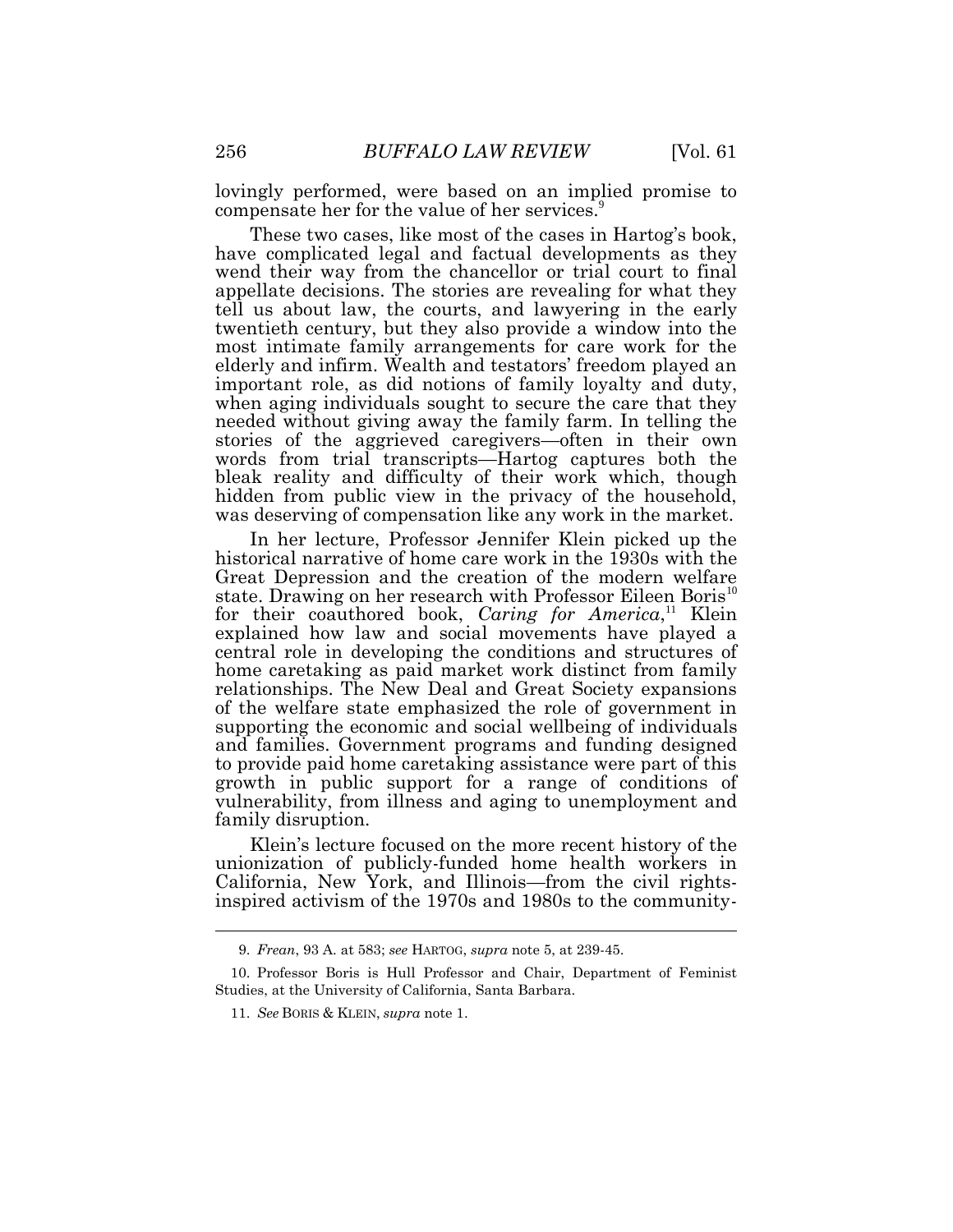based organizing and politically-oriented campaigns undertaken by locals of the Service Employees International Union (SEIU) at the end of the twentieth century. In their Essay, Klein and Boris describe in detail the struggles and successes of one Chicago union—Local 880.<sup>12</sup> Because many home care workers are not covered under the National Labor Relations Act and the Fair Labor Standards Act, the SEIU and other labor and community groups utilized innovative organizing strategies, focusing primarily on lowwage immigrant workers.<sup>13</sup> By 2010, over 400,000 home care workers—most of them poor and minority women—were in unions.<sup>14</sup> In their historical account of this significant social movement, Klein and Boris demonstrate how home care workers in their fight for respect and dignity as workers were able to make care work in the home visible and, as Klein stressed in her lecture, "to challenge the definition of work as production." But, as Klein and Boris have noted in their book, these union successes were threatened by the Great Recession of 2008 and the conservative attacks on "big government" and public sector unionism.<sup>15</sup>

Professor Peggie Smith's lecture and her Essay on the current state of the home care industry and of the legal regulation of home care work picks up Klein's historical narrative at the point where the Boris and Klein book ended: the 2007 Supreme Court case of *Long Island Care at*  Home, Ltd. v. Coke.<sup>16</sup> In Coke, the SEIU represented Evelyn Coke, a Jamaican immigrant, in her challenge to a 1975 Department of Labor (DOL) regulation<sup>17</sup> interpreting the companionship exemption to the Fair Labor Standards Act  $(FL\bar{S}A)^{18}$  to exclude employees of third-party in-home care

15. *See* BORIS & KLEIN, *supra* note 1, at 220-21.

16. 551 U.S. 158 (2007); *see* BORIS & KLEIN, *supra* note 1, at 213-14; Peggie R. Smith, *Who Will Care for the Elderly?: The Future of Home Care*, 61 BUFF. L. REV. 323, 324 (2013).

17. 29 C.F.R. § 552.109(a) (2006) (providing that the statutory exemption includes those "companionship" workers "who are employed by an employer or agency other than the family or household using their services").

18. 29 U.S.C. § 213(a)(15) (2006) (exempting from the FLSA minimum wage and overtime provisions "any employee employed in domestic service

<sup>12.</sup> Jennifer Klein & Eileen Boris, *"We Have to Take It to the Top!": Workers, State Policy, and the Making of Home Care*, 61 BUFF. L. REV. 293, 293 (2013).

<sup>13.</sup> *See* BORIS & KLEIN, *supra* note 1, at 15-16.

<sup>14.</sup> *Id.* at 5; *see also* Klein & Boris, *supra* note 12, at 296.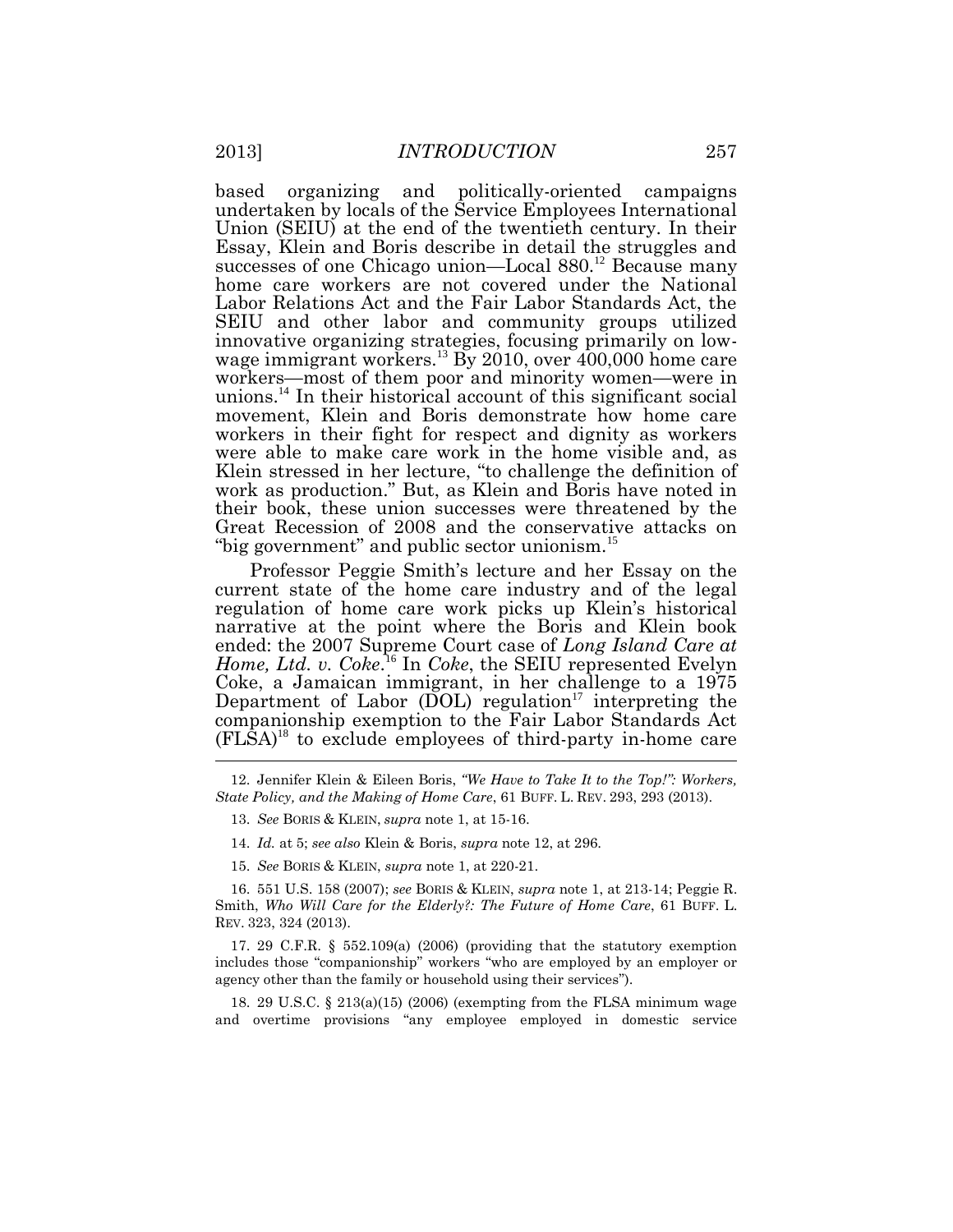agencies from coverage under the federal wage and hour laws.<sup>19</sup> Although "domestic service" workers were finally included under the FLSA in 1974, the companionship exemption, as interpreted by the DOL, treats the labor of all in-home elder companions as casual labor, like the work of an occasional babysitter.<sup>20</sup>

Smith argued in her lecture that this interpretation of the law undermines the viability of home care work as a decent job at a time when the number of informal caregivers is dwindling and the need for access to care for the elderly is growing. In a time of shrinking public funding for home care and the rise of for-profit agencies in the market for delivery of care services, the *Coke* rule pits home care consumers against home care workers, imposing on care workers the cost of expanding access to care. The irony is that both consumers and workers are primarily low-income, and, as Smith explained, the refusal to recognize elder companions as real workers threatens the quality of elder care, and renders these workers invisible to the market and to the public debates over society's collective responsibility for elder care. The political significance of the issue is captured in the fact that President Obama's attempt in 2011 to reverse *Coke* through a new DOL regulation<sup>21</sup> has stalled, and in June of 2012, Senate Republicans introduced a bill to preserve the *Coke* rule in the event that the DOL overturns  $\overline{1}$ t.<sup>22</sup>

21. Application of the Fair Labor Standards Act to Domestic Service, 76 Fed. Reg. 81,190-01 (proposed Dec. 27, 2011) (Notice of Proposed Rule Making).

employment to provide companionship services for individuals who (because of age or infirmity) are unable to care for themselves (as such terms are defined and delimited by regulations of the Secretary [of Labor]")).

<sup>19.</sup> *Coke*, 551 U.S. at 162-64; *see* BORIS & KLEIN, *supra* note 1, at 213-14.

<sup>20.</sup> *See* Fair Labor Standards Act, ch. 8, sec. 7, §§ 7(b)(1), (2), 88 Stat. 62 (1974) (codified as amended at 29 U.S.C.  $\S$  206(f) (providing a minimum wage for "domestic service" employees); *id.* § 207(*l*) (extending overtime laws to "domestic service" employees)).

<sup>22.</sup> Companionship Exemption Protection Act, S. 3280, 112th Cong. (2d Sess. 2012)*; see* Smith, *supra* note 16, at 337-42, 337 n.78. For a critique of economic and social benefits of the DOL's proposed rule, see Jeffrey A. Eisenach & Kevin W. Caves, *Economic and Legal Aspects of FLSA Exemptions: A Case Study of Companion Care,* 63 LAB. L.J. 174, 174-75 (2012).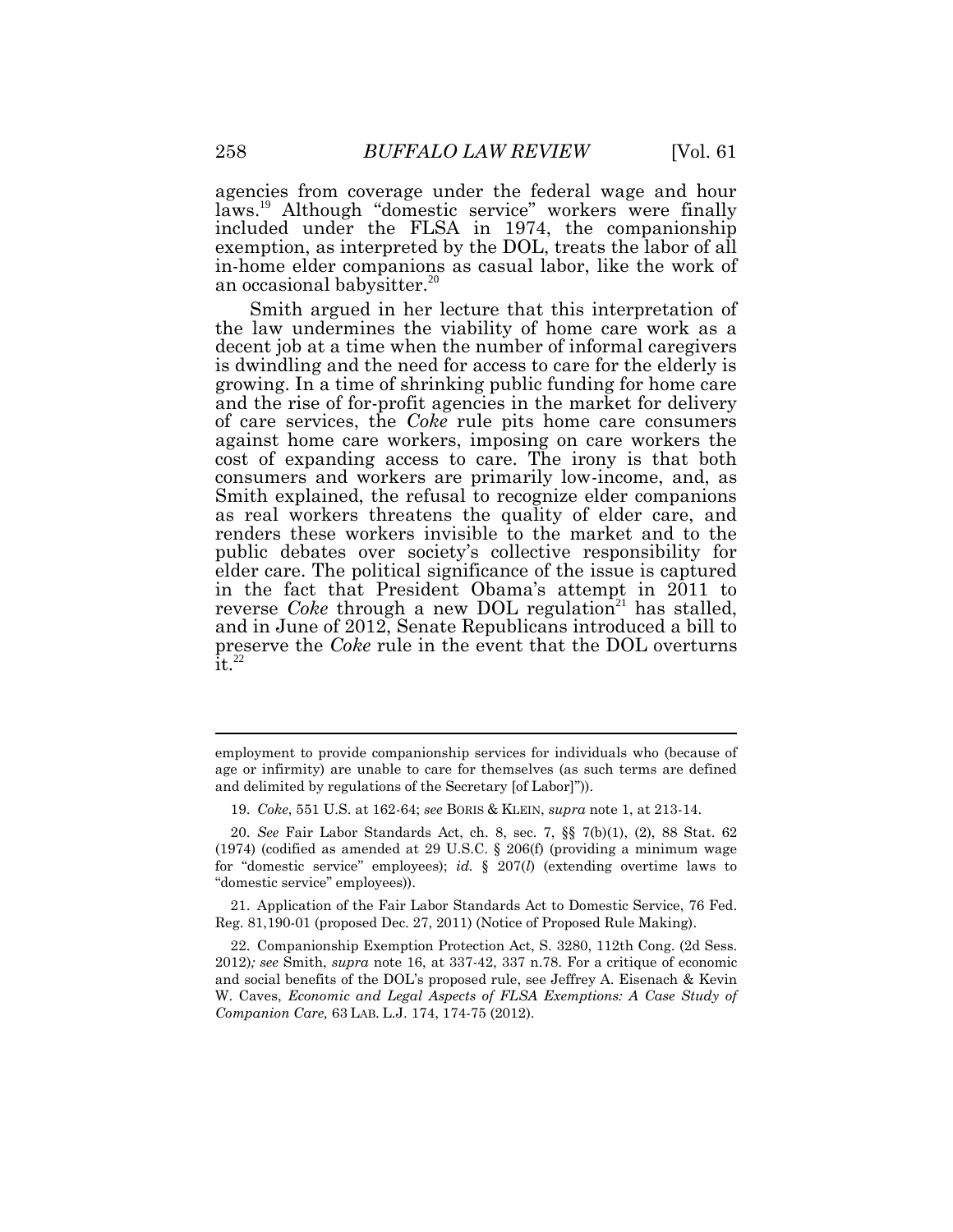Smith, whose recent scholarship has explored many aspects of domestic service, $23$  sees some positive trends at the state level: for example in 2010, in response to active lobbying by the Domestic Workers Union, New York enacted the Domestic Workers Bill of Rights, the first state law extending significant labor rights to domestic workers.<sup>24</sup> On the other hand, Smith raised concerns about the shift from agency-based home care to consumer-directed care  $(CDC)^{25}$  Under a CDC model, the legal status of the worker as an employee is ambiguous, as is the search for the responsible employer.<sup>26</sup> Is the worker an independent contractor or an exempt domestic employee of the consumer?<sup>27</sup> Indeed, if the state funds the care and the consumer directs the care, who has the duty as an employer to ensure labor protections for the caregiver, such as a right to minimum wage and overtime, to workplace safety standards, or to workers compensation?<sup>28</sup>

Turning her focus to the global labor market of more than 100 million individuals—mostly poor women—engaged in domestic service worldwide, Smith concluded her lecture by citing the recent landmark achievement of the International Labour Organization: The Convention on

<sup>23.</sup> *See, e.g.*, Peggie R. Smith, *Work Like Any Other, Work Like No Other: Establishing Decent Work for Domestic Workers*, 14 EMP. RTS. & EMP. POL'Y J. 159 (2011) [hereinafter Smith, *Work Like Any Other Work*]; Peggie R. Smith, *Home Sweet Home? Workplace Casualties of Consumer-Directed Home Care for the Elderly*, 21 NOTRE DAME J.L. ETHICS & PUB. POL'Y 537 (2007) [hereinafter Smith, *Home Sweet Home?*]; Peggie R. Smith, *Regulating Paid Household Work: Class, Gender, Race, and Agendas of Reform*, 48 AM. U. L. REV. 851 (1999).

<sup>24.</sup> Domestic Workers' Bill of Rights, 2010 N.Y. Sess. Laws 1315 (McKinney) (codified at N.Y. EXEC. LAW §§ 292, 296-b; N.Y. LAB. LAW §§ 2(16), 160, 161, 170, 651; N.Y. WORKERS' COMP. § 201). The law took effect November 29, 2010. *Id.* In 2012, a bill for a similar law in California was vetoed by Governor Brown who, in his veto message, urged further study of the potentially harmful impact of the statute on access to care by elderly and disabled individuals. Letter from Edmund G. Brown, Jr., Cal. Governor, to Cal. State Assembly (Sept. 30, 2012) (on file with authors).

<sup>25.</sup> *See* Smith, *Home Sweet Home?*, *supra* note 23, at 537-38.

<sup>26.</sup> *See id.*

<sup>27.</sup> *See id.* at 538.

<sup>28.</sup> *Id.* at 543.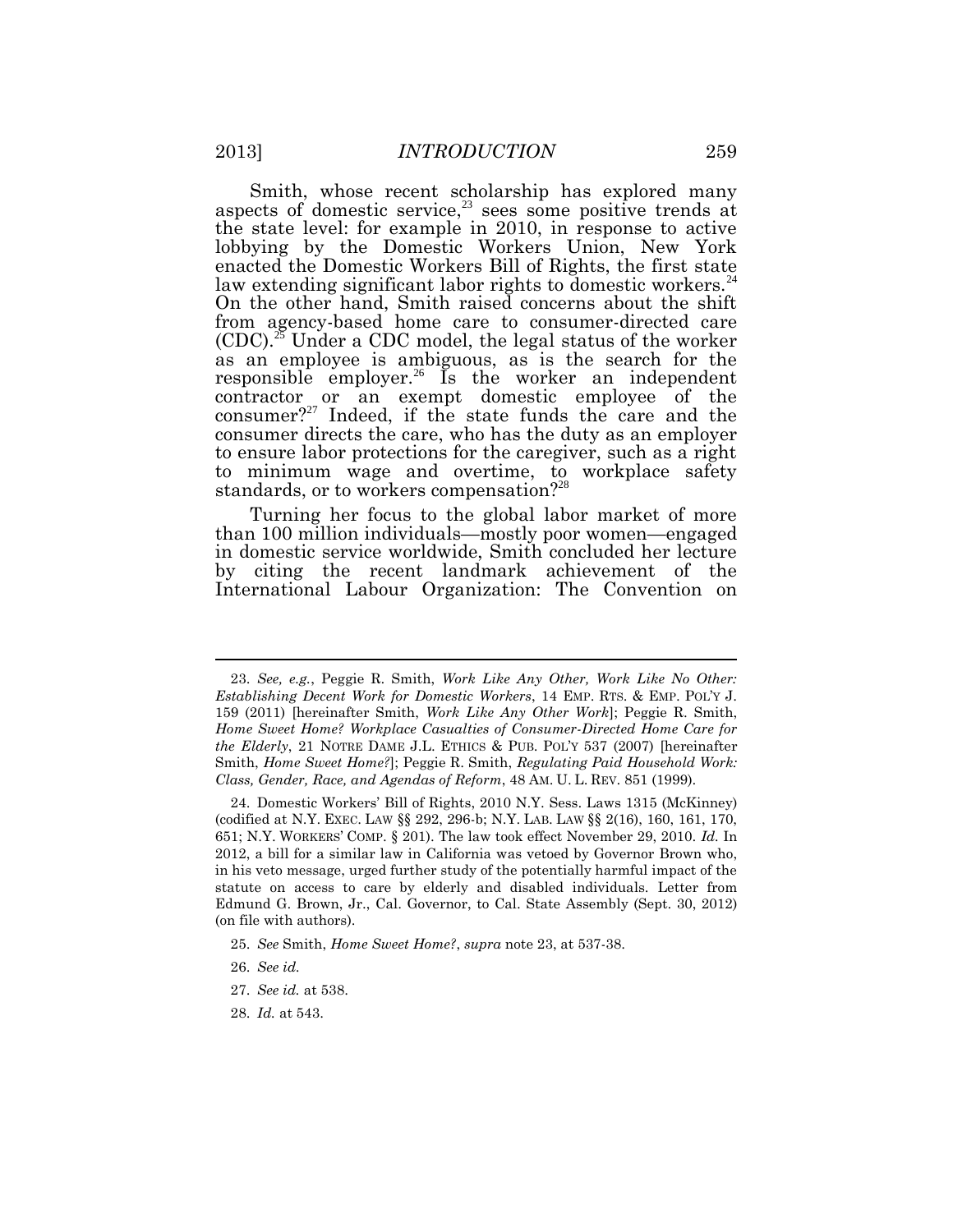Decent Work for Domestic Workers.<sup>29</sup> Although, as she noted, the United States will likely not ratify this convention, it "will stand as the clear measuring stick" for lawmakers here and elsewhere.<sup>30</sup> Significantly, the ILO Convention on Domestic Workers shifts the legal framework of paid work in the home from labor rights to human rights.

In their Mitchell Lecture presentations and in the Essays that follow, Professors Hartog, Klein, and Smith offer us a richly detailed picture of home caretakers' struggles to gain visibility and support for their work. Using a variety of legal and political strategies, home care workers voice a common theme, with the stories of early twentieth century caretakers amplified by California labor organizers in the 1990s and echoed in the 2011 Convention of the International Labor Organization. Across the globe, and throughout a century of dramatic changes in medicine, government, family and economy, those who provide home care services have confronted and resisted the idea that the intimate nature of their work inevitably brings subordinate status, with fewer public protections and less compensation than other forms of labor.

The three Mitchell lecturers show how the hardships and sacrifices typically accompanying this work result from choices of law and policy, not simply from the natural difficulties of aging and infirmity. Government authorities have (often inventively) shaped law and policy to make home care workers distinctly vulnerable, treating care services as an expression of love rather than contract (as Hartog describes), or as social rehabilitation for marginal citizens rather than as skilled health care provision (as Klein explains), or as informal "companionship" exempt from labor standards (as Smith criticizes).

30. Smith, *Work Like Any Other Work*, *supra* note 23, at 177; *see also* Einat Albin & Virginia Mantouvalou, *The ILO Convention on Domestic Workers: From the Shadows to the Light*, 41 INDUS. L.J. 67, 67 (2012) (comparing rights under the ILO Convention to existing labor rights for domestic workers in Great Britain).

<sup>29.</sup> ILO Convention 189: Decent Work for Domestic Workers, 100th Sess., Geneva 2011. As of November 2012, the Convention had been ratified by three nations—Uruguay, Philippines, and Mauritius. *See* THOMSON REUTERS FOUND. FOR THE TRUST WOMEN CONFERENCE, A LANDSCAPE ANALYSIS OF DOMESTIC WORKERS' RIGHTS AND ILO CONVENTION 189, at 2 (2012) (reporting on case studies of existing domestic workers' protections in England, France, Italy, Turkey, Singapore, Indonesia, South Africa, and Chile).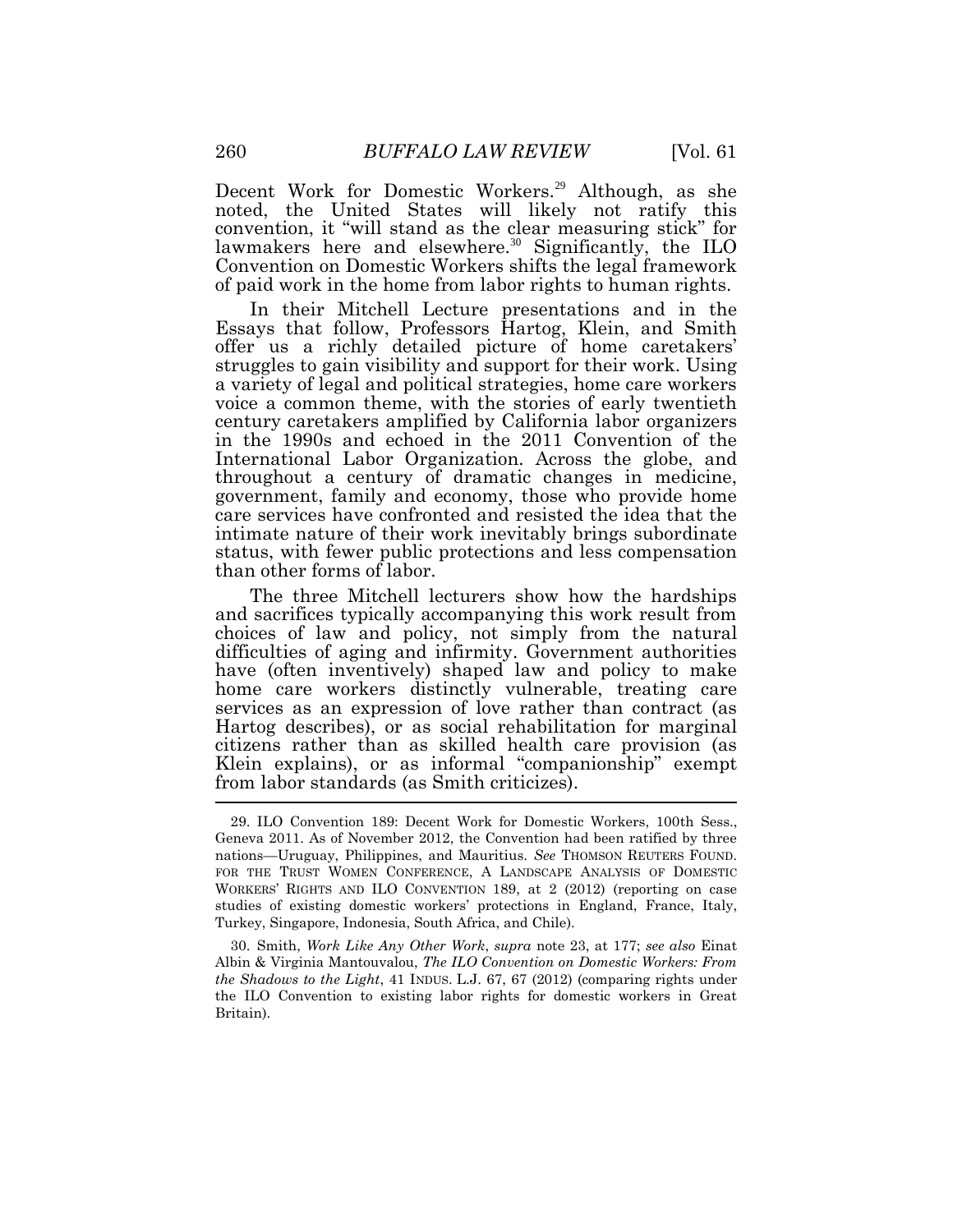By analyzing this pattern of policies discounting home care work, the Mitchell lecturers open a window into more fundamental questions about law. The United States system of law and government is grounded in an ideal of the "liberal" subject"—the self-governing, self-reliant subject"—the self-governing, self-reliant individual.<sup>31</sup> In this vision, law's primary role is to minimize interference with individual autonomy, protecting the spheres of family and market as zones of private control and self-sufficiency.<sup>32</sup> Government can legitimately exercise power to facilitate and secure that autonomy, through public law providing national security, criminal justice, and mechanisms for collective self-governance, along with socalled private law systems governing subjects such as contract, property, tort, family, labor, business organizations, international trade, finance, and other commercial relationships.

In this framework, a primary purpose of government is to enable individuals to take responsibility for satisfying their personal needs through the seemingly private market and family.<sup>33</sup> Although government may sometimes intervene to protect against incapacity and vulnerability, providing a "safety net" to soften the harmful results of private action, this intervention appears to be the exception rather than the rule.<sup>34</sup> For that reason, government protection for vulnerability can lead to controversial questions about when (and for whom) the failure to achieve

<sup>31.</sup> Martha Albertson Fineman, *The Vulnerable Subject: Anchoring Equality in the Human Condition*, 20 YALE J.L. & FEMINISM 1, 10 (2008).

<sup>32.</sup> *Id.*

<sup>33.</sup> *See* MARTHA ALBERTSON FINEMAN, THE AUTONOMY MYTH: A THEORY OF DEPENDENCY 20-22 (2004) (explaining and criticizing the idea that selfgoverning liberal citizenship requires economic self-sufficiency in the seemingly private sphere); *see also id.* at 36-37 (explaining how the autonomy myth relegates responsibility for dependency to the private family).

<sup>34.</sup> *See* Martha T. McCluskey, *Changing, Not Balancing, the Market: "Economic" Politics and "Social" Programs*, *in* PROGRESSIVE LAWYERING, GLOBALIZATION AND MARKETS: RETHINKING IDEOLOGY AND STRATEGY 131-33 (Clare Dalton ed., 2007) (explaining that the narrowly targeted "safety nets" offered as the solution to the harms of neoliberal policies tend to be undermined by those same policies); Martha T. McCluskey, *Efficiency and Social Citizenship: Challenging the Neoliberal Attack on the Welfare State*, 78 IND. L.J. 783, 870-71 (2003) (criticizing the view that social welfare programs should aim to fill market gaps, rather than to help change overall economic policy) [hereinafter McCluskey, *Efficiency and Social Citizenship*].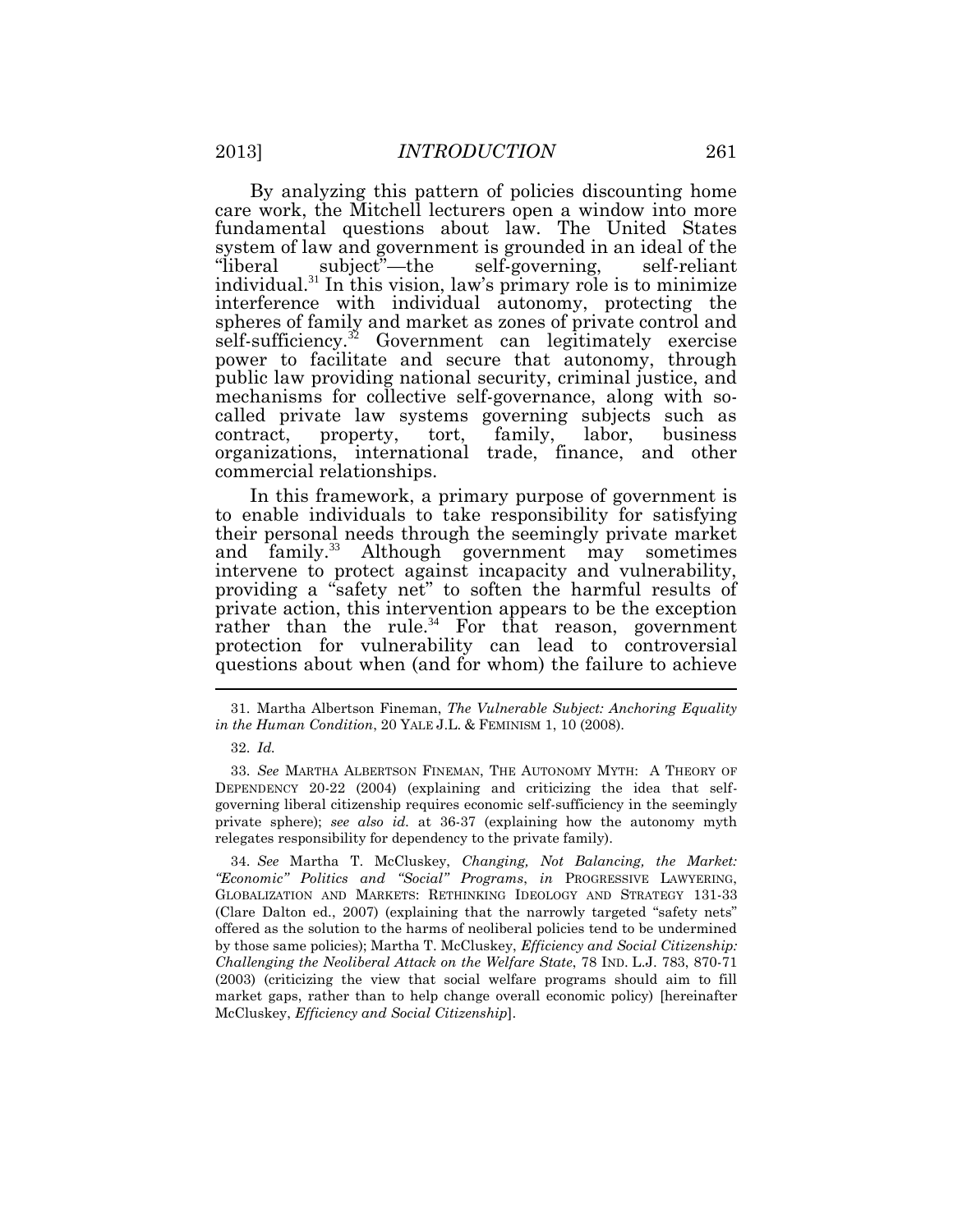self-reliance represents true dependency deserving protection and when (and for whom) any such failure should be treated instead as opportunistic avoidance of the responsibilities and opportunities of independence.<sup>35</sup>

But even for those who count as truly deserving dependents, public protection comes at a price in a legal system centered on an ideal of autonomy. If the status of dependency is understood to be a deviation from the norm of responsible citizenship, dependents will tend to be treated as less than full citizens, less deserving of the rights and resources identified with private power.<sup>36</sup> Further, any public support for dependency will appear likely to risk undercutting the government's role in promoting autonomy for others who must shoulder the burdens of public dependency in addition to taking responsibility for their own expenses.<sup>37</sup> As a result, government protection against dependency may appear to be inherently risky and divisive, leading more individuals to become dependent themselves in a vicious cycle that imposes escalating burdens on those who uphold the ideal of independence and self-reliance.<sup>38</sup>

37*. See* Martha T. McCluskey, *The Politics of Economics in Welfare Reform, in* FEMINISM CONFRONTS HOME ECONOMICUS: GENDER, LAW AND SOCIETY 193, 203 (Martha Albertson Fineman & Terence Dougherty eds., 2005) (explaining and criticizing arguments about the costly "externalities" of AFDC) [hereinafter McCluskey, *Politics of Economics in Welfare Reform*]; *see also* McCluskey, *Efficiency and Social Citizenship*, *supra* note 34, at 803-05 (explaining and criticizing the argument that social welfare programs drain resources from others, leaving less money for government social spending, in a costly downward spiral).

38. *See* McCluskey, *Politics of Economics in Welfare Reform*, *supra* note 37, at 213-15 (criticizing this "moral hazard" or "cycle of dependency" argument in welfare policy).

<sup>35.</sup> McCluskey, *Efficiency and Social Citizenship*, *supra* note 34, at 799-801 (discussing changing ideas about "true dependency" of single parents in the former federal Aid for Families with Dependent Children (AFDC) program).

<sup>36</sup>*. See id.* at 835 (criticizing both liberal and communitarian theories for constructing protection for dependency in opposition to citizenship norms); Martha T. McCluskey, *Razing the Citizen: Economic Inequality, Gender, and Marriage Tax Reform*, *in* GENDER EQUALITY: DIMENSIONS OF WOMEN'S EQUAL CITIZENSHIP 267, 268-70 (Linda C. McClain & Joanna L. Grossman eds., 2009) (explaining that gender and other status-based assumptions undercut the ideal of social citizenship, making government economic support a sign of incapacity for full citizenship).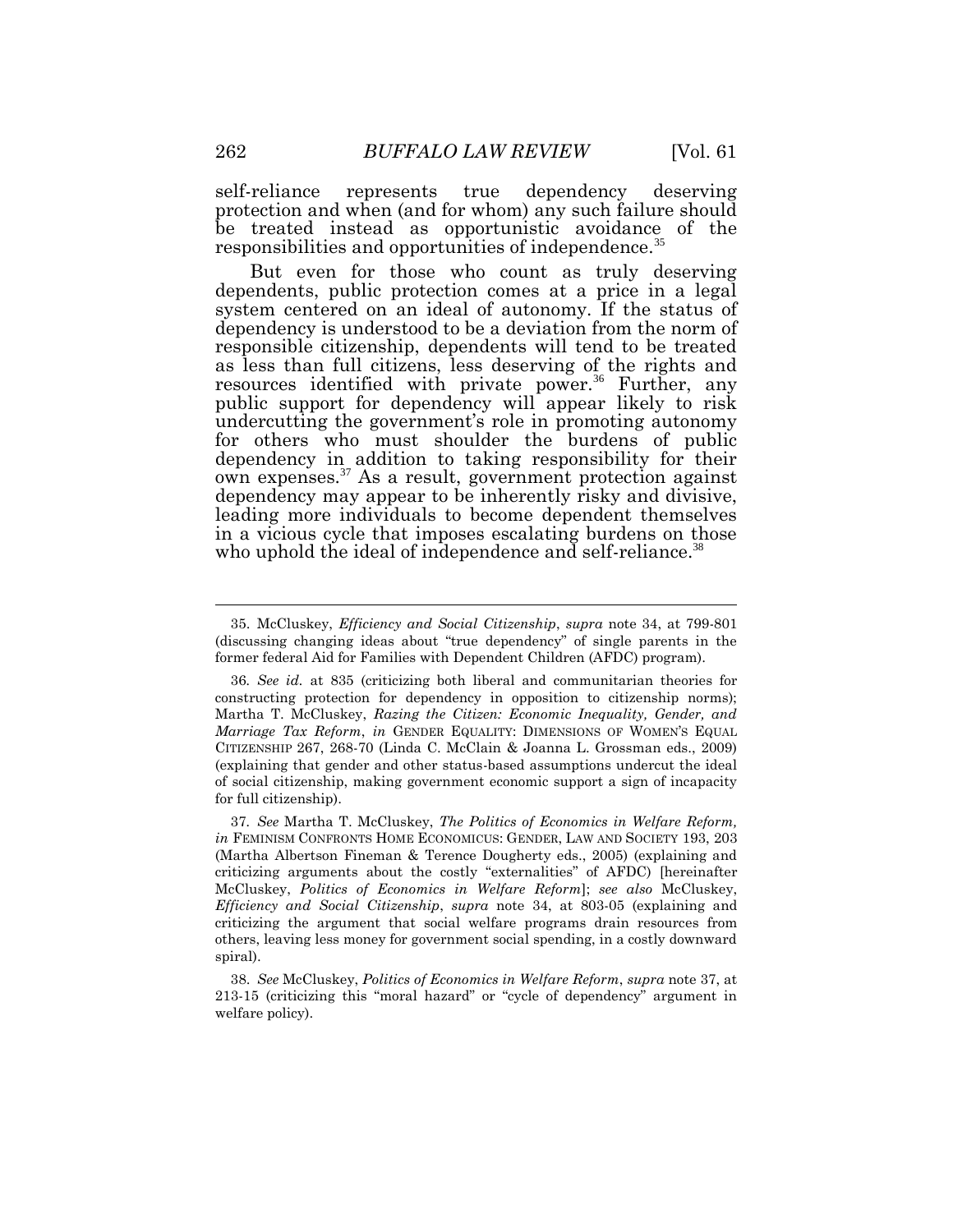By bringing adult dependency out of the margins as a common condition of life and emphasizing care work as a valuable economic activity, this year's Mitchell lecturers unsettle this foundational legal focus on autonomy. The experiences of predominantly low-wage, women home care workers suggest possibilities for repositioning collective support for human dependency as central to the goal of a free and prosperous society, rather than as an exception or deviation from normal citizenship.

Proposing an alternative vision, legal scholar Martha Fineman focuses on the "vulnerable subject" instead of on what she describes as the mythical ideal of individual autonomy.<sup>39</sup> Fineman argues that law should be grounded "in the fact that we all are born, live, and die within a fragile materiality that renders all of us constantly susceptible to destructive external forces and internal disintegration."<sup>40</sup> The normal human lifespan typically includes extensive periods of physical and mental dependency on others for daily life.<sup>41</sup> The dominant legal focus on personal autonomy typically excludes from view that universal reality of the embodied human condition, falsely imagining that society consists mainly of individuals who are fully formed but not yet aging adults, generally free from infirmity and disability.<sup>42</sup> Countering that vision, Fineman explains that even those adults who appear most strong and independent do not achieve their successes simply through individual self-reliance, but instead inevitably rely on support from others, both in the private and public sphere.<sup>43</sup>

Finally, Fineman explains that this myth of autonomy obscures not only the pervasive needs of human dependency but also the caretaking labor that society uses to address those needs.<sup>44</sup> Those individuals whose work enhances and

<sup>39.</sup> Martha Albertson Fineman, *The Vulnerable Subject and the Responsive State*, 60 EMORY L.J. 251, 255 (2010); *see also* FINEMAN, *supra* note 33, at 31-32 (critiquing the ideal of autonomy as a foundational myth).

<sup>40.</sup> Martha Albertson Fineman, *"Elderly" as Vulnerable: Rethinking the Nature of Individual and Societal Responsibility*, 20 ELDER L.J. 71, 89 (2012).

<sup>41.</sup> *Id.* at 88.

<sup>42.</sup> *See id.*

<sup>43.</sup> FINEMAN, *supra* note 33, at 50-53.

<sup>44.</sup> *Id.* at 35-36.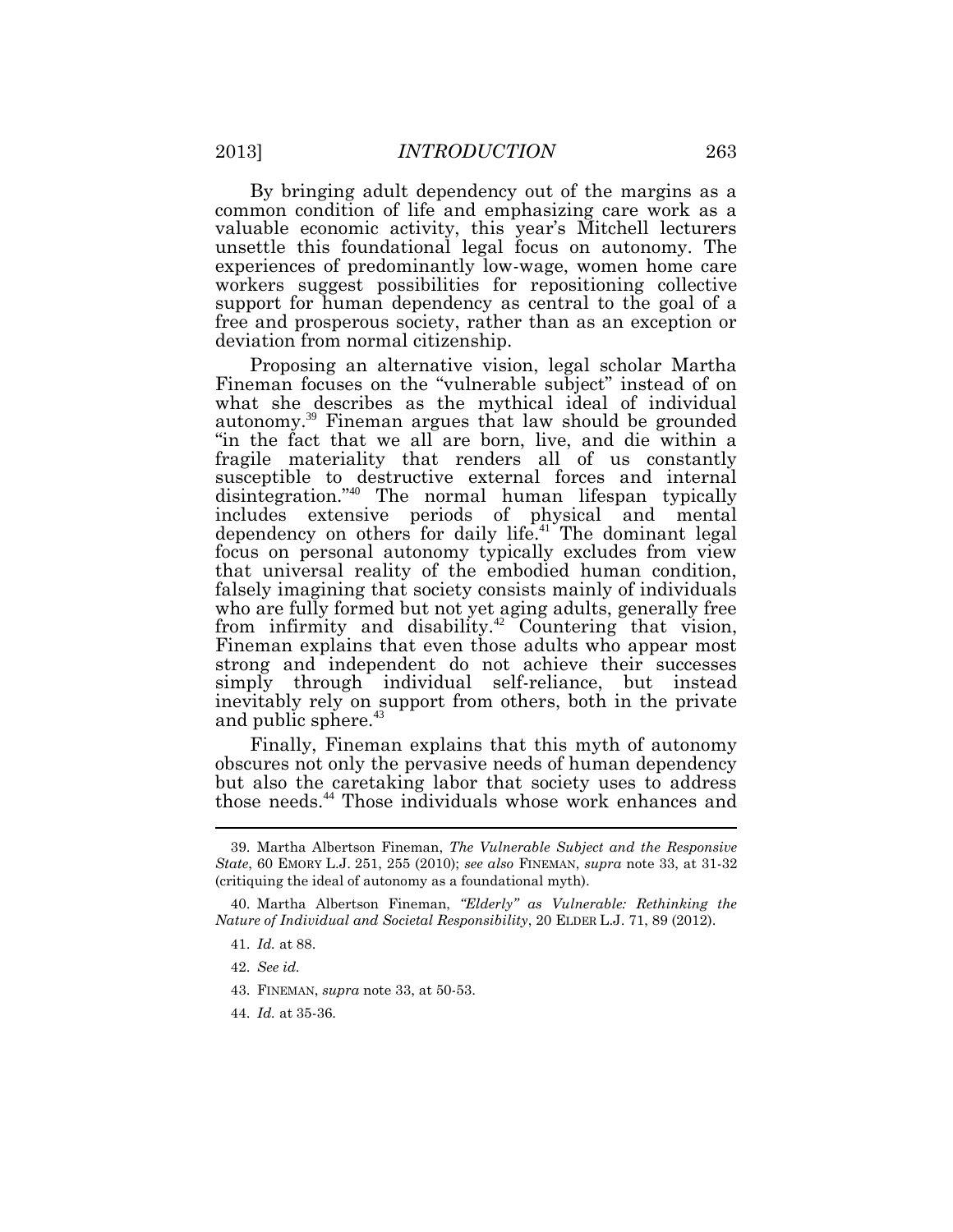maintains others' personal autonomy often experience what Fineman terms "derivative dependency" because their service is denied public protection and compensation as productive work.<sup>45</sup> She argues that public policy reforms can alleviate many of the inequities and hardships associated with dependency and dependent caretaking, but that these reforms need to be grounded in a vision of justice that affirms support for vulnerability as a basic role of the government in general, rather than as a private privilege enjoyed by a few at the expense of others.<sup>46</sup>

The inheritance cases that Hartog discusses provide examples of how law exacerbates the vulnerability and inequality of dependent caretakers by avoiding full recognition of their valuable contributions to others' success and survival. When courts discounted the promises of property represented by Hartog's book title, *Someday All This Will Be Yours*, they drew on traditional assumptions about family, gender, and class status to leave care providers' expected economic legacies subject to the changing discretion of wealth holders. This legal context allowed elderly and infirm individuals, whose families depended on caretaking services, to take advantage of the economic vulnerability and personal devotion of caregivers, and, in the end, to avoid legal responsibility for meaningful compensation for the labor provided.

On the surface, such court decisions protected the independence of propertied individuals, who might decide at their final hour to leave their house or land to a distant relative rather than to the woman who had enabled the owner's survival by bathing, dressing, and feeding him or her for years at the expense of their own economic and social opportunities. At the same time, this legal emphasis on private autonomy denied the wealth-owner's physical vulnerability and dependence on the household caretaker's labor—and the law's role in reinforcing the economic dependency of caretakers for the benefit of seemingly independent actors.

Although the twentieth century welfare state grew to overshadow private inheritance as the main target of caretakers' struggles for security and compensation, Klein

<sup>45.</sup> *Id.*; Fineman, *supra* note 40, at 87.

<sup>46.</sup> Fineman, *supra* note 39, at 264-65, 272.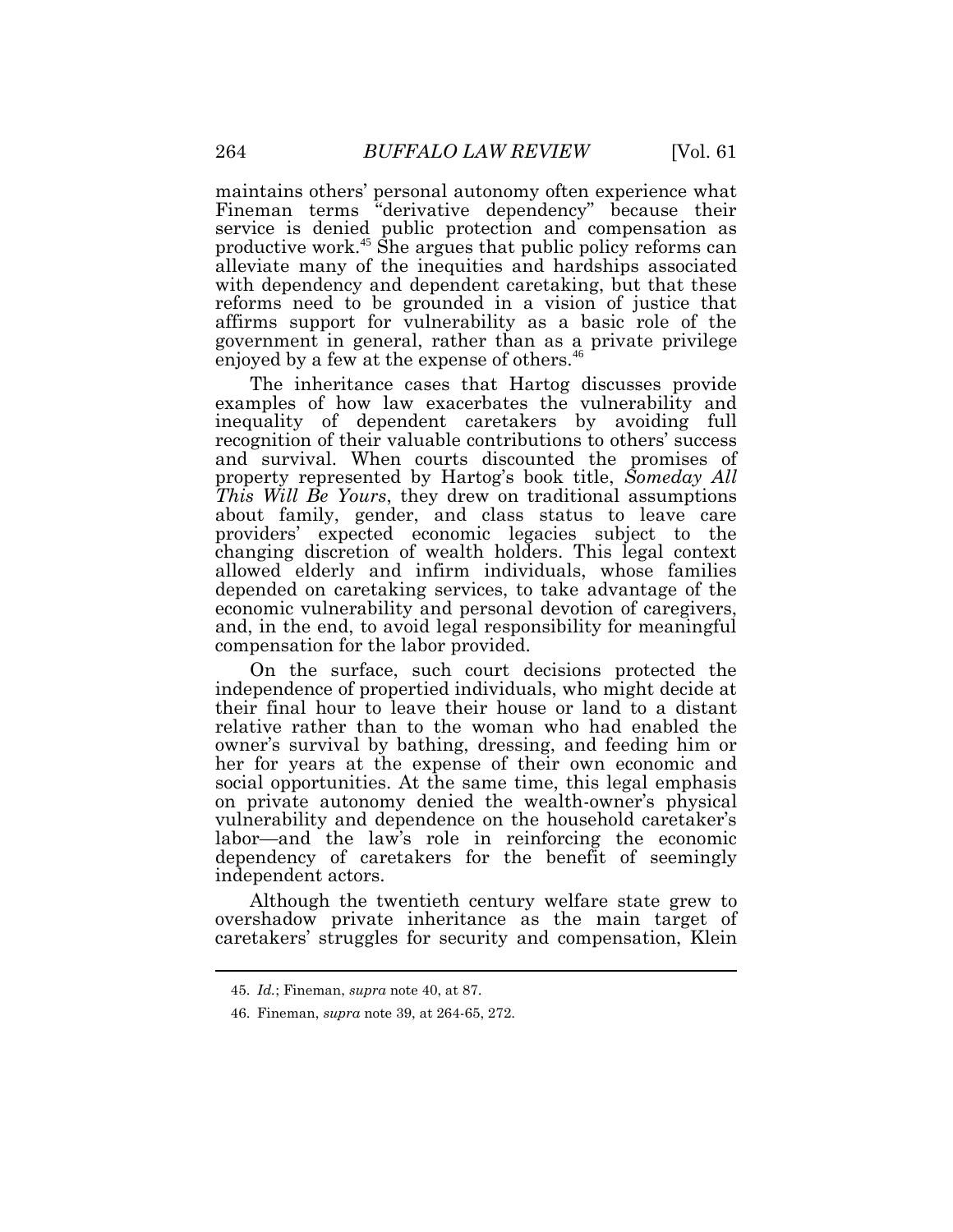shows how those public systems of support for adult dependent care similarly took shape through a misleading emphasis on individual independence. In their book, *Caring for America*, Klein and Boris describe how government support for home care following World War II was focused on "rehabilitation" of both those receiving care and also those providing care services.<sup>47</sup> Women on welfare, often women of color, were targeted for training and support in home care service as part of a goal of moving them from economic dependency to self-sufficiency.<sup>48</sup> As an alternative to institutionalization, home care also emphasized the goal of restoring or retaining privacy and control for adults with chronic illness and disability.<sup>49</sup> Yet this status as a social service for dependents at the margins of economy and society seems likely to have undermined political and social support for these programs, which lacked sufficient funding to achieve these professed goals.<sup>50</sup>

In contrast, as Klein noted in her lecture, the postwar welfare state included extensive funding for the developing health care industry, including major federal spending on hospital construction with the Hill-Burton Act, followed by Medicare's funding for medical care.<sup>51</sup> By describing how home caretaking was pushed to the underfunded margins of this public support for health care, denying home caretaking status as part of the skilled health professions and as productive investment in economic development, Klein and Boris underscore how public policy makers refused to recognize the economic and social significance of everyday, long-term needs of dependency.<sup>52</sup> Tracing the continuing struggle for recognition through the current era of fiscal austerity and general economic insecurity, Klein and Boris show how constructing this dependency as a discretionary social service separate from mainstream economic activity means that the interests of both home care providers and care recipients repeatedly get discredited and disadvantaged in the face of competing demands.

- 47. BORIS & KLEIN, *supra* note 1, at 49-53.
- 48. *See id.* at 46-49.
- 49. *See id.* at 41.
- 50. *See id.* at 53.
- 51. *Id.* at 56, 66, 85-87.
- 52. *See id.* at 9-11.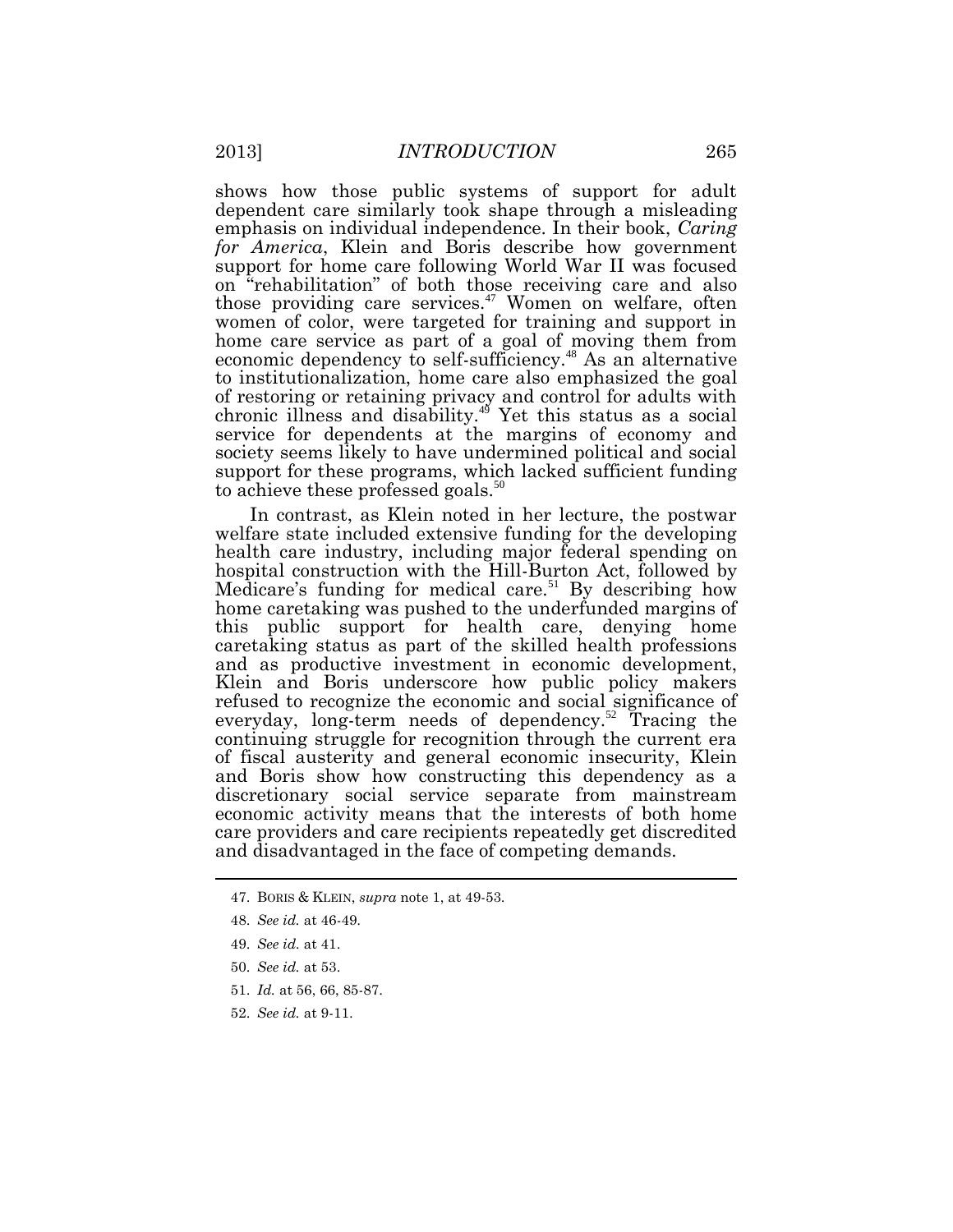Klein and Boris further challenge the ideal of private autonomy in welfare state policy by examining home care workers' efforts to resist the marginalization of their services through union organizing and political action. This labor history reveals how dependency and vulnerability are not simply problems of personal incapacity or of exclusion from private responsibilities in market and home, requiring individual "rehabilitation" or charity. Instead, the power to participate fully in economy and society requires meaningful access to ongoing collective support. By structuring home care work so that it lacks much of the collective support benefiting other occupations and industries, Klein and Boris show how welfare state policy has entrenched rather than alleviated the problems of dependency. From this perspective, an alternative legal ideal centered on collective support for human vulnerability need not come at the expense of private freedom, but instead could better advance that goal through a more nuanced understanding of the resources and conditions that foster individual capacity.

Smith's lecture further suggests how a superficial emphasis on autonomy impedes government efforts to respond to vulnerability. Smith cautions against policies of "consumer-directed" care—aimed at increasing individual control and dignity for those in need of care—that structure the relationship between care provider and recipient as a competitive market transaction. Instead, Smith argues that more effective empowerment for consumers of care requires positioning the state as the employer accountable to both caregivers and consumers for improving standards and securing resources essential to consumers' dignity and effective participation in care. This approach points toward an understanding of the care relationship as a situation of mutual vulnerability that has the potential to foster mutually productive power when the interests of both care recipients and care providers are recognized as deserving of state and market support.

Despite the central role of home care for dependents in the national economy and in the everyday lives of many families, the normal human need for dependent care continues to be treated as a personal burden that naturally should be borne quietly, privately, and unequally with minimal government support or protection in the interests of social freedom and prosperity. The 2010 policy paper by Republican Representative (and 2012 Vice Presidential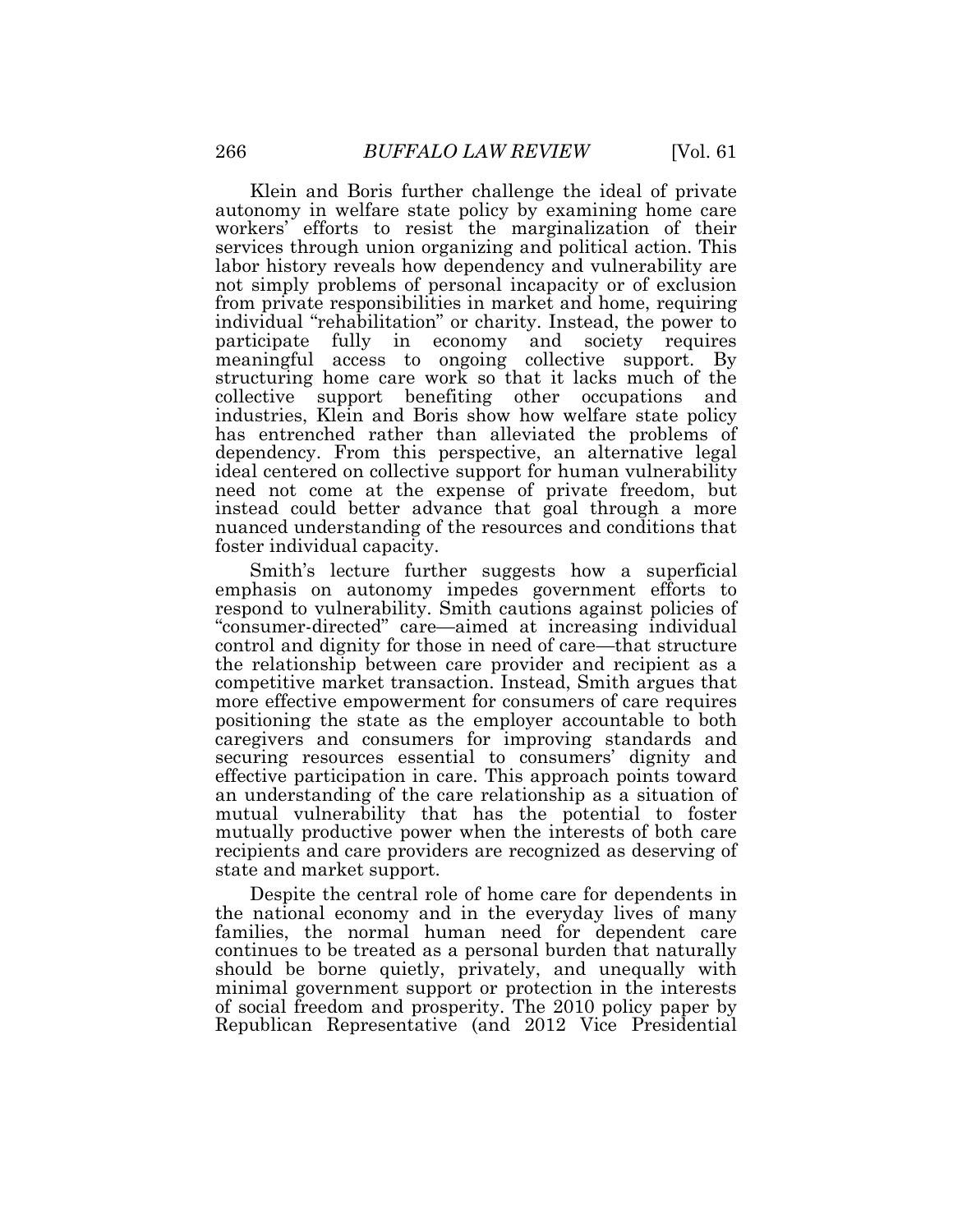nominee) Paul Ryan, *A Roadmap for America's Future*, warns that a "culture of dependency" fostered by expansive government social programs threatens to "smother the economy," undermining the personal initiative and responsibility central to success for both individuals and society.<sup>53</sup> In 2012, Democratic Governor Jerry Brown of California vetoed legislation that would have established a bill of rights for domestic workers, including adult home care providers. <sup>54</sup> That legislation would have extended basic labor rights such as overtime pay and access to meal and rest breaks to service workers long excluded from standard labor law protections as "companions."<sup>55</sup> While Governor Brown praised home care work as a "noble endeavor," he refused to sign the law due to concerns about increased costs of care and government intrusion into the privacy of the home. $56$ 

Both of these political leaders reinforce the longstanding failure of the government and individual care recipients to acknowledge and fairly compensate the hard work, initiative, and skill of home care workers. These workers, typically women and often women of color,<sup>57</sup> have long been expected to sacrifice their income, personal privacy, family life, control over working hours and conditions, and long-term economic security to meet the needs of elderly and infirm adults. The three Mitchell lecturers describe how government policy and legal rules

- 55. *See* Bufkin, *supra* note 54.
- 56. Brown, Jr., *supra* note 24.

57. A study of California's domestic workers over the period 2006–2008 (including nannies and housekeepers as well as adult caretakers) found that only 20% are white, 67% are Latina, and 93% are women. Lauren D. Applebaum, *Why a Domestic Workers Bill of Rights?*, UCLA INST. FOR RES. ON LAB. & EMP'T, Research & Policy Brief No. 6 (Dec. 2010) (citing American Community Survey 2006–2008).

<sup>53.</sup> PAUL RYAN, A ROADMAP FOR AMERICA'S FUTURE: A PLAN TO SOLVE AMERICA'S LONG-TERM ECONOMIC AND FISCAL CRISIS 1-3 (Jan. 2010), http://roadmap.republicans.budget.house.gov/uploadedfiles/roadmap2final2.pdf.

<sup>54.</sup> Brown, Jr., *supra* note 24; Sara Bufkin, *Domestic Workers Bill Killed in California by Jerry Brown Veto*, HUFFINGTON POST (Oct. 1, 2012, 7:16 PM), http://www.huffingtonpost.com/2012/10/01/domestic-workers-

california\_n\_1930268.html; *see also* Domestic Work Employees, A.B. 889, 2011– 2012 Reg. Sess. (Cal. 2012).